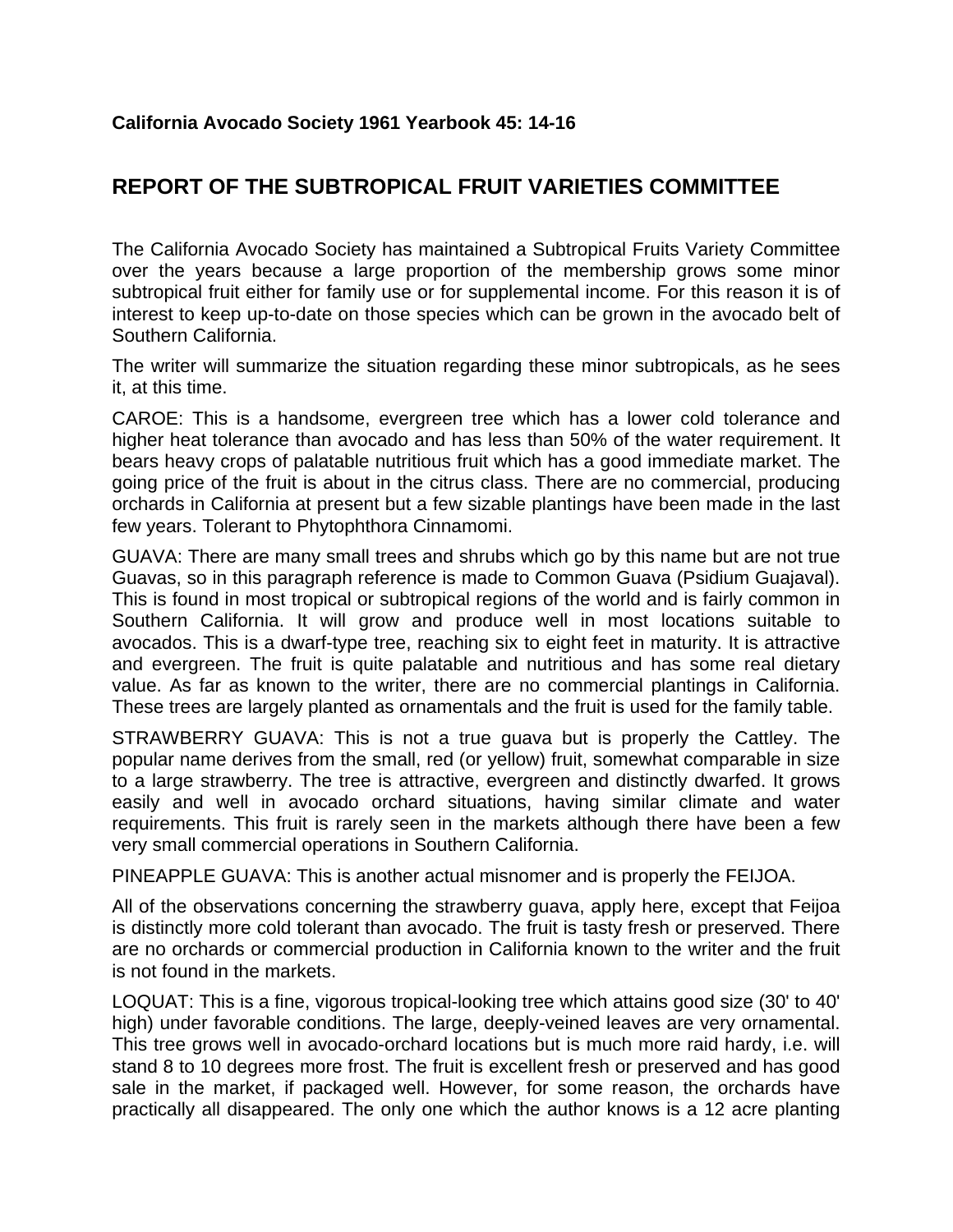some thirty years old here in Vista and it is rapidly diminishing due to subdivision-itis. In any event, this is an excellent tree for family fruit for any avocado grower.

LYCHEE: This is a beautiful, ornamental tree with an outstanding fruit. It will prosper in the avocado belt as far as water and temperature are concerned but for some reason, as yet unknown to the experts, it is difficult to grow. Many, many trees have been planted to a very few that have lived. Those which have lived beyond the first three years seem to have come along very well. There is a small orchard of old trees in El Cajón that bears very well and is really a sight at harvest time as the fruit looks like fine, fat strawberries. The writer has a good healthy young tree, about six feet tall which started bearing three years ago. There is no commercial production in California and there are no orchards, aside from the 10-12 tree group in El Cajón. It is quite possible that the knack of growing the Lychee in California will be worked out some day and a commercial enterprise will develop. The appropriate temperature and water requirements are available here and there is a market at luxury prices.

MACADAMIA: A fine looking, evergreen tree which produces a nut which is universally acclaimed as outstanding. Native to Australia (subtropical east central coast) and a real commercial item in Hawaii. Similar cold and heat tolerance to avocado. Water requirements equal or greater than avocado. Market price of fruit higher than avocado. No commercial plantings in production yet in California. Many young orchards have been set out. A society has been in existence since November of 1954 and it has built up a membership of over 300. The function of the society has been the dissemination of accurate information on macadamia. Field meetings, annual institute, a yearbook and a general information bulletin (revised) are some of its activities. Tolerant to Phytophthora C.

MANGO: This tree can be grown in the avocado belt but only rarely does it attain a height of ten to twelve feet. Our climate is just not tropical enough for mango to grow normally. In the tropics it is a great, flourishing tree thirty to forty feet tall and with a similar spread. For those people who are collectors of unusual, fruit bearing trees, mangos are worth the trouble and if the variety is carefully selected one can get some fine fruit. But it's a struggle. Mango has less cold tolerance than Fuerte avocado. Capt. L. L. Bucklew of Encinitas has made a more thorough study and field trial of mango than anyone in California, as far as this writer knows. There are no orchards, no commercial production in California and little likelihood of it.

PAPAYA: This is an attractive, tree-like plant which will attain ten to twelve feet in height if weather permits. The fruit is melon-like, delicious and has special nutritive qualities. It can be grown in the warmest locations of our avocado belt. It is quite unhappy if the temperature gets below 40°. Its water requirements are similar to avocado. IF one is a real papaya fan, it is worth the trouble to try growing this fruit. The writer has seen instances where it has been successful for a time. There was a planting near Santa Ana where a grower produced some commercial crops for a time. Generally speaking, there are very few producing papaya trees in Southern California, no orchards or commercial production.

PASSION-FRUIT: This is an ornamental, fruit-bearing, sub-tropical vine. It bears heavily an egg-shaped, dark purple fruit. There is also a yellow type but it is harder to grow and